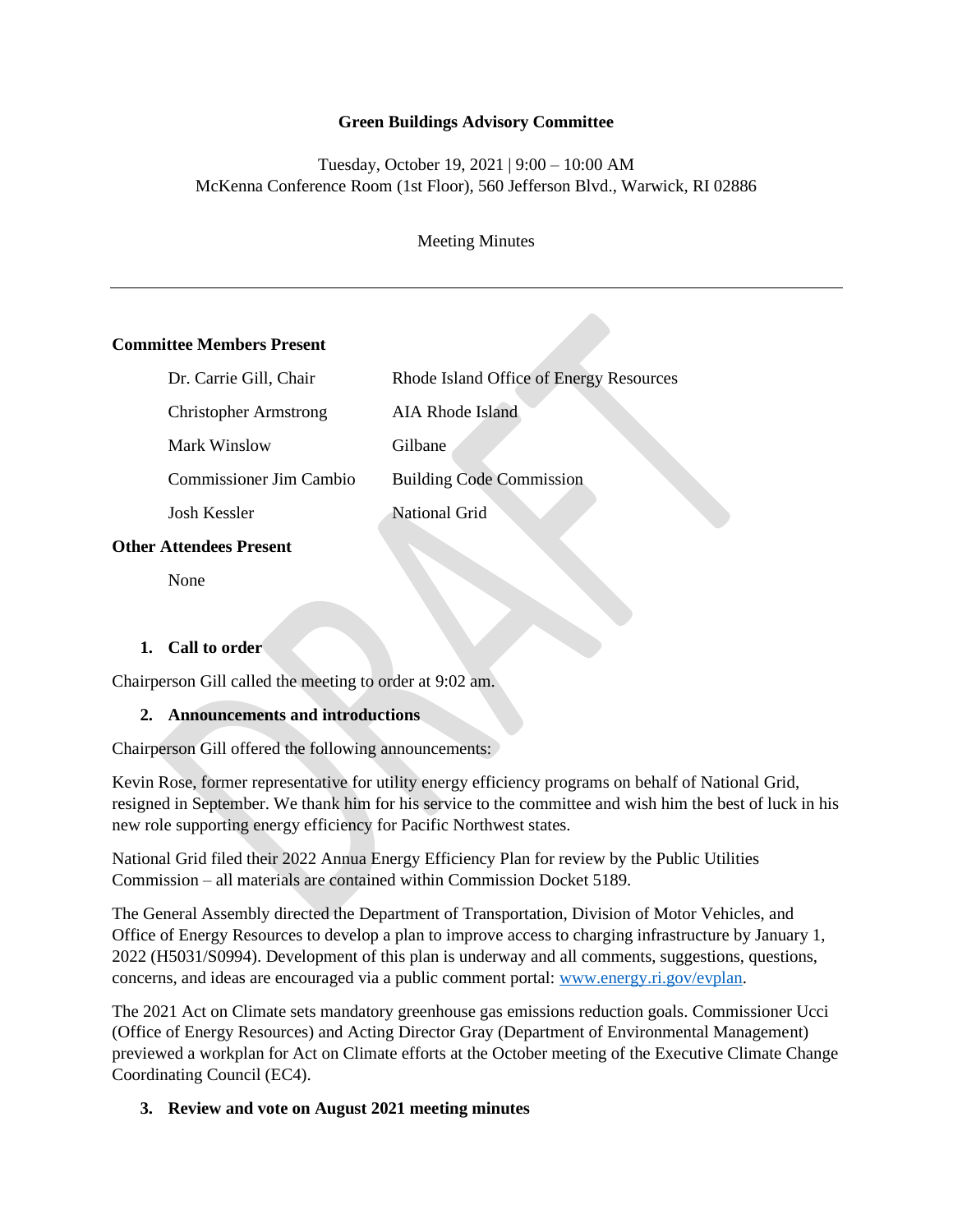There were no revisions offered on the August 2021 meeting minutes. There was no quorum, so a vote was not taken. There was no opposition to Chairperson Gill posting the meeting minutes as draft.

## **4. Old business**

## **a. Stretch code development update**

Chairperson Gill updated committee members that the Office of Energy Resources planned to engage Northeast Energy Efficiency Partnership (NEEP) in updating Rhode Island's voluntary stretch code in 2022.

Committee Member Armstrong suggested timing the release of the updated stretch code and its underlying base code with the subsequent iteration of base code from 2018 to 2021, which is anticipated to be completed by the end of 2022. Committee Members suggested this should be a standing agenda item.

# **b. Updates on base code advancement**

Commissioner Cambio updated committee members that there have not yet been any comments on the 2018 base code, which is a few weeks from its voting deadline. He anticipates the updated base code to be enforced beginning January 1, 2022. The 2018 base code will be digital only – it will not be printed. Pending advancement of the 2018 base code, Commissioner Cambio plans to discuss the 2021 base code in 2022.

Commissioner Cambio and Committee Member Armstrong discussed the International Green Construction Code (IGCC) as an additional compliance path option in the Green Buildings Act rules and regulations.

Committee Members discussed the role of base code adoption and updated stretch codes in achieving the greenhouse gas emissions reductions mandates set forth by the 2021 Act on Climate, and suggested monthly updates on efforts related to the Act on Climate would be appropriate as a standing agenda item.

# **c. Updates on other work and from committees, if any**

Committee Member Winslow updated committee members on progress with East Providence High School and noted their landscaping package mimics SITES design. He will summarize design for potential inclusion in the 2021 Annual Report. Committee Members also discussed a tour as a possible training opportunity for building officials.

# **d. Updates on trainings, if any**

Commissioner Cambio discussed a refresher training for building officials, which is in development. Such a training would leverage AIA training and will be cross-promoted by National Grid and their vendor. Commissioner Cambio also noted the need for training related to the IGCC to be potentially integrated into other trainings on base code and stretch code.

Committee Member Kessler plans to provide a notice of trainings offered by National Grid for inclusion in the meeting minutes.

# **5. New business**

**a. Discussion on 2022 activities**